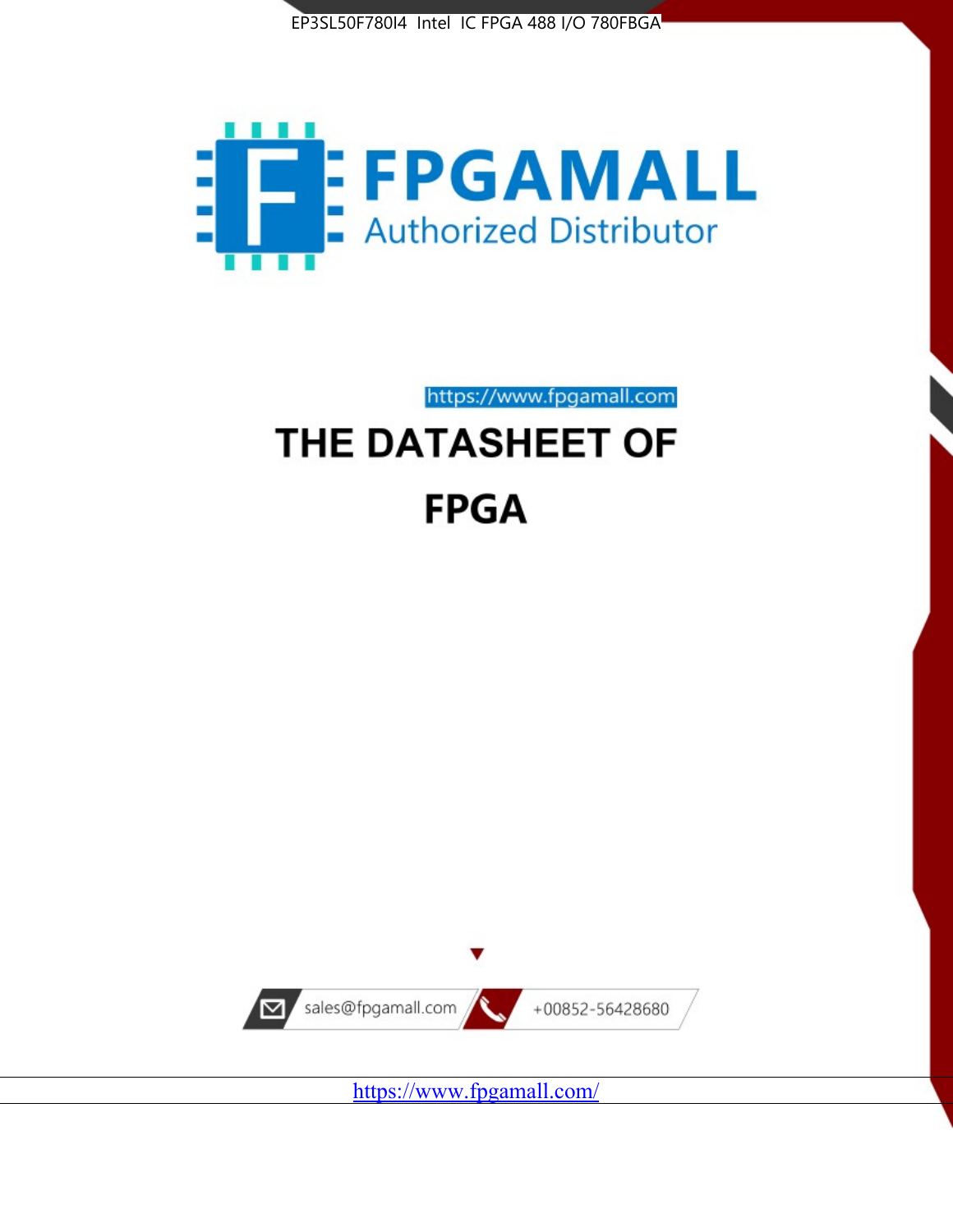EP3SL50F780I4 Intel IC FPGA 488 I/O 780FBGA



# **1. Stratix III Device Family Overview**

**SIII51001-1.8**

The Stratix® III family provides one of the most architecturally advanced, high-performance, low-power FPGAs in the marketplace.

Stratix III FPGAs lower power consumption through Altera's innovative Programmable Power Technology, which provides the ability to turn on the performance where needed and turn down the power consumption for blocks not in use. Selectable Core Voltage and the latest in silicon process optimizations are also employed to deliver the industry's lowest power, high-performance FPGAs.

Specifically designed for ease of use and rapid system integration, the Stratix III FPGA family offers two variants optimized to meet different application needs:

- The Stratix III *L* family provides balanced logic, memory, and multiplier ratios for mainstream applications.
- The Stratix III *E* family is memory- and multiplier-rich for data-centric applications.

Modular I/O banks with a common bank structure for vertical migration lend efficiency and flexibility to the high-speed I/O. Package and die enhancements with dynamic on-chip termination, output delay, and current strength control provide best-in-class signal integrity.

Based on a 1.1-V, 65-nm all-layer copper SRAM process, the Stratix III family is a programmable alternative to custom ASICs and programmable processors for high-performance logic, digital signal processing (DSP), and embedded designs.

Stratix III devices include optional configuration bit stream security through volatile or non-volatile 256-bit Advanced Encryption Standard (AES) encryption. Where ultra-high reliability is required, Stratix III devices include automatic error detection circuitry to detect data corruption by soft errors in the configuration random-access memory (CRAM) and user memory cells.

# **Features Summary**

Stratix III devices offer the following features:

- 48,000 to 338,000 equivalent logic elements (LEs) (refer to Table 1–1)
- 2,430 to 20,497 Kbits of enhanced TriMatrix memory consisting of three RAM block sizes to implement true dual-port memory and FIFO buffers
- High-speed DSP blocks provide dedicated implementation of 9×9, 12×12, 18×18, and 36×36 multipliers (at up to 550 MHz), multiply-accumulate functions, and finite impulse response (FIR) filters
- I/O:GND:PWR ratio of 8:1:1 along with on-die and on-package decoupling for robust signal integrity
- Programmable Power Technology, which minimizes power while maximizing device performance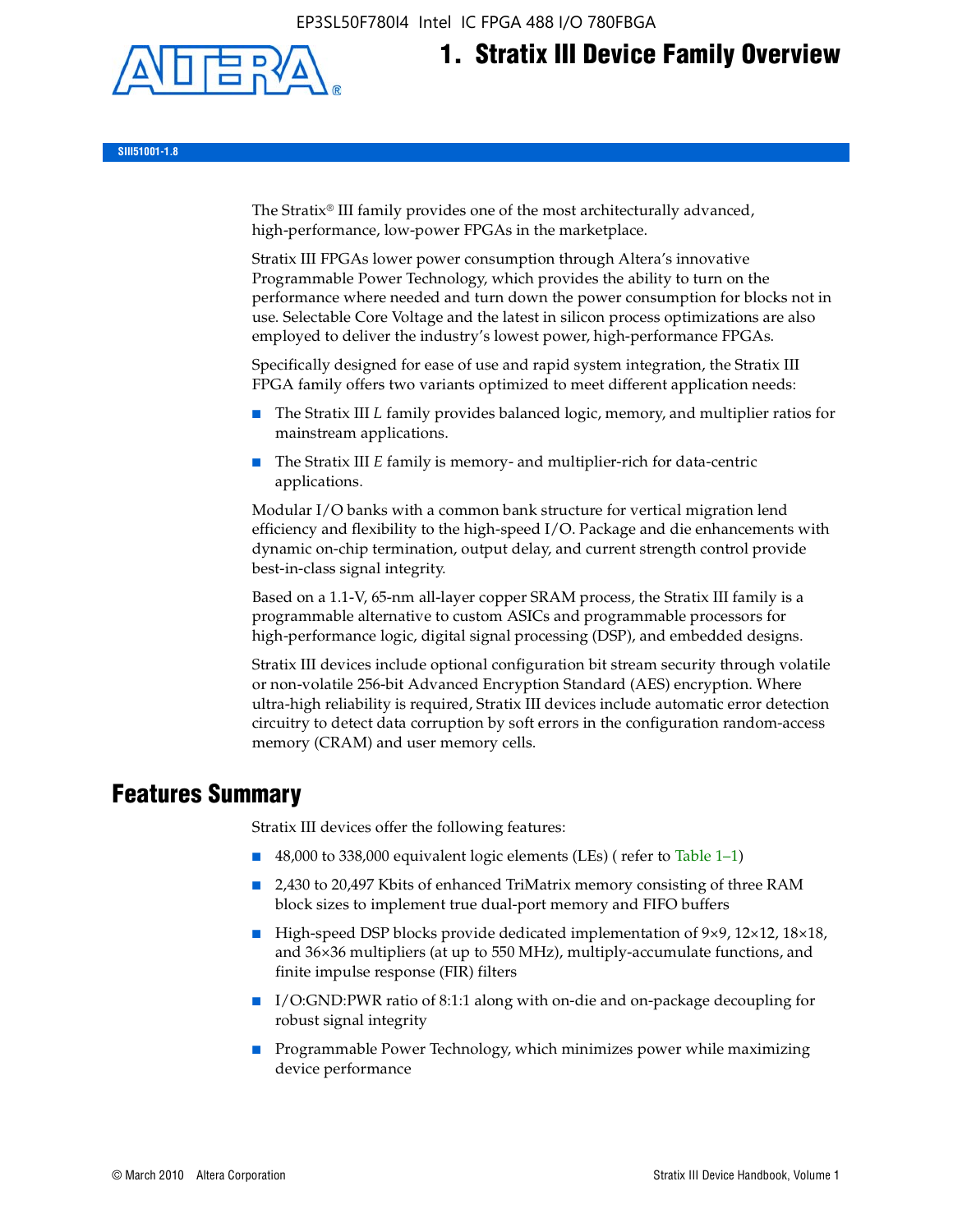- Selectable Core Voltage, available in low-voltage devices (L ordering code suffix), enables selection of lowest power or highest performance operation
- Up to 16 global clocks, 88 regional clocks, and 116 peripheral clocks per device
- Up to 12 phase-locked loops (PLLs) per device that support PLL reconfiguration, clock switchover, programmable bandwidth, clock synthesis, and dynamic phase shifting
- Memory interface support with dedicated DQS logic on all I/O banks
- Support for high-speed external memory interfaces including DDR, DDR2, DDR3 SDRAM, RLDRAM II, QDR II, and QDR II+ SRAM on up to 24 modular I/O banks
- Up to 1,104 user I/O pins arranged in 24 modular I/O banks that support a wide range of industry I/O standards
- Dynamic On-Chip Termination (OCT) with auto calibration support on all  $I/O$ banks
- High-speed differential I/O support with serializer/deserializer (SERDES) and dynamic phase alignment (DPA) circuitry for 1.6 Gbps performance
- Support for high-speed networking and communications bus standards including SPI-4.2, SFI-4, SGMII, Utopia IV, 10 Gigabit Ethernet XSBI, Rapid I/O, and NPSI
- The only high-density, high-performance FPGA with support for 256-bit AES volatile and non-volatile security key to protect designs
- Robust on-chip hot socketing and power sequencing support
- Integrated cyclical redundancy check (CRC) for configuration memory error detection with critical error determination for high availability systems support
- Built-in error correction coding (ECC) circuitry to detect and correct data errors in M144K TriMatrix memory blocks
- Nios<sup>®</sup> II embedded processor support
- Support for multiple intellectual property megafunctions from Altera® MegaCore® functions and Altera Megafunction Partners Program (AMPPSM)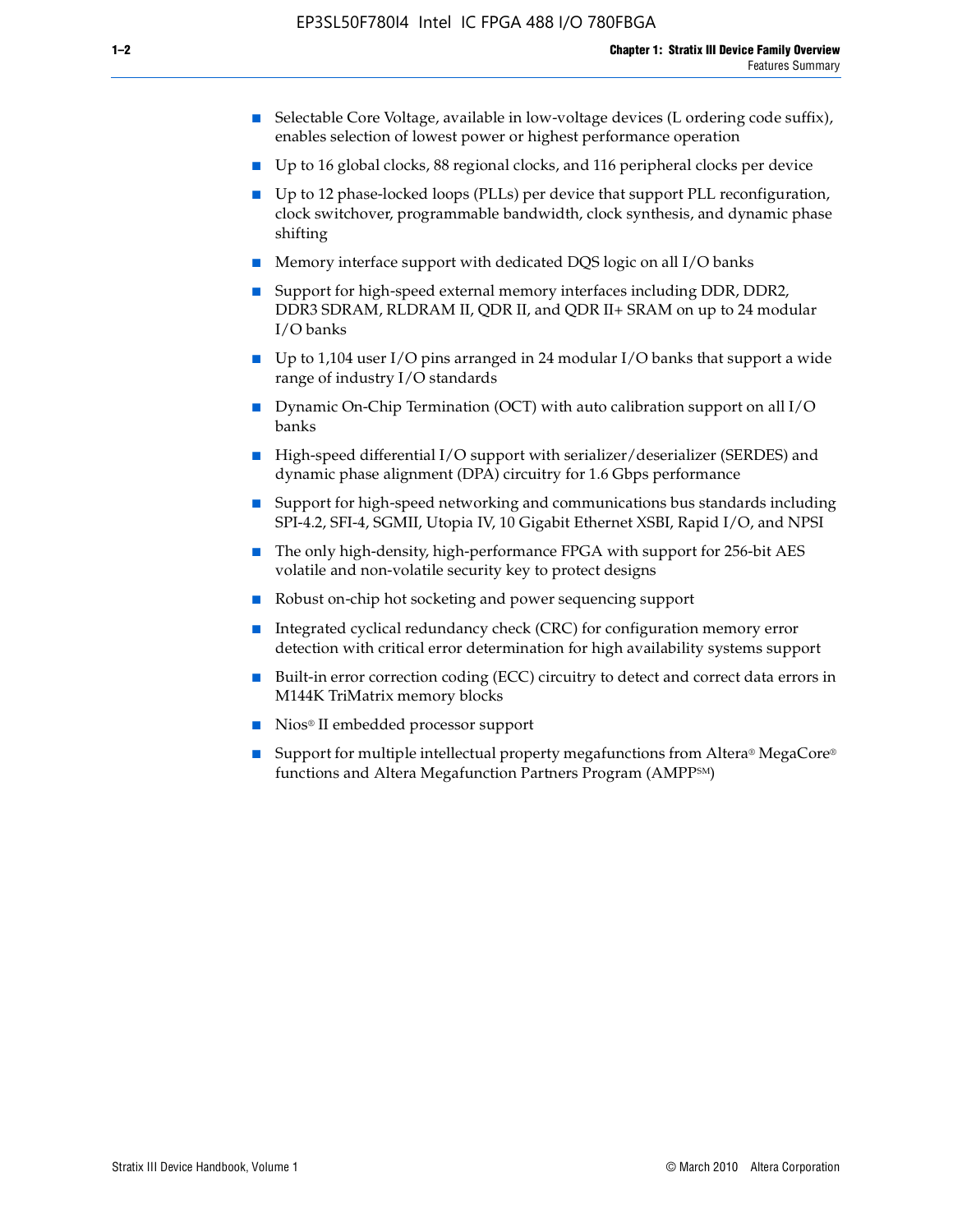#### Table 1–1 lists the Stratix III FPGA family features.

|                                          | Device/<br><b>Feature</b> | <b>ALMs</b> | <b>LEs</b> | <b>M9K</b><br><b>Blocks</b> | <b>M144K</b><br><b>Blocks</b> | <b>MLAB</b><br><b>Blocks</b> | <b>Total</b><br>Embedded<br><b>RAM Kbits</b> | <b>MLAB</b><br><b>RAM</b><br><b>Kbits</b><br>(1) | <b>Total</b><br><b>RAM</b><br>Kbits $(2)$ | $18\times18$ -bit<br><b>Multipliers</b><br>(FIR Mode) | <b>PLLs</b><br>(3) |
|------------------------------------------|---------------------------|-------------|------------|-----------------------------|-------------------------------|------------------------------|----------------------------------------------|--------------------------------------------------|-------------------------------------------|-------------------------------------------------------|--------------------|
|                                          | EP3SL50                   | 19K         | 47.5K      | 108                         | 6                             | 950                          | 1,836                                        | 297                                              | 2,133                                     | 216                                                   | 4                  |
|                                          | EP3SL70                   | 27K         | 67.5K      | 150                         | 6                             | 1,350                        | 2,214                                        | 422                                              | 2,636                                     | 288                                                   | 4                  |
| <b>Stratix III</b>                       | EP3SL110                  | 43K         | 107.5K     | 275                         | 12                            | 2,150                        | 4,203                                        | 672                                              | 4,875                                     | 288                                                   | 8                  |
| Logic<br>Family                          | EP3SL150                  | 57K         | 142.5K     | 355                         | 16                            | 2,850                        | 5,499                                        | 891                                              | 6,390                                     | 384                                                   | 8                  |
|                                          | EP3SL200                  | 80K         | 200K       | 468                         | 36                            | 4,000                        | 9,396                                        | 1,250                                            | 10,646                                    | 576                                                   | 12                 |
|                                          | EP3SL340                  | 135K        | 337.5K     | 1,040                       | 48                            | 6,750                        | 16,272                                       | 2,109                                            | 18,381                                    | 576                                                   | 12                 |
|                                          | EP3SE50                   | 19K         | 47.5K      | 400                         | 12                            | 950                          | 5,328                                        | 297                                              | 5,625                                     | 384                                                   | 4                  |
| <b>Stratix III</b><br>Enhanced<br>Family | EP3SE80                   | 32K         | 80K        | 495                         | 12                            | 1,600                        | 6,183                                        | 500                                              | 6,683                                     | 672                                                   | 8                  |
|                                          | EP3SE110                  | 43K         | 107.5K     | 639                         | 16                            | 2,150                        | 8,055                                        | 672                                              | 8,727                                     | 896                                                   | 8                  |
|                                          | EP3SE260                  | 102K        | 255K       | 864                         | 48                            | 5,100                        | 14,688                                       | 1,594                                            | 16,282                                    | 768                                                   | 12                 |

**Table 1–1.** FPGA Family Features for Stratix III Devices

**Notes to Table 1–1:**

(1) MLAB ROM mode supports twice the number of MLAB RAM Kbits.

(2) For total ROM Kbits, use this equation to calculate: Total ROM Kbits = Total Embedded RAM Kbits +  $[(# of MLAB blocks × 640)/1024]$ 

(3) The availability of the PLLs shown in this column is based on the device with the largest package. Refer to the *[Clock Networks and PLLs in Stratix](http://www.altera.com/literature/hb/stx3/stx3_siii51006.pdf)  [III Devices](http://www.altera.com/literature/hb/stx3/stx3_siii51006.pdf)* chapter in volume 1 of the *Stratix III Device Handbook* for the availability of the PLLs for each device.

> The Stratix III logic family (*L*) offers balanced logic, memory, and multipliers to address a wide range of applications, while the enhanced family (*E*) offers more memory and multipliers per logic and is ideal for wireless, medical imaging, and military applications.

Stratix III devices are available in space-saving FineLine BGA (FBGA) packages (refer to Table 1–2 and Table 1–3).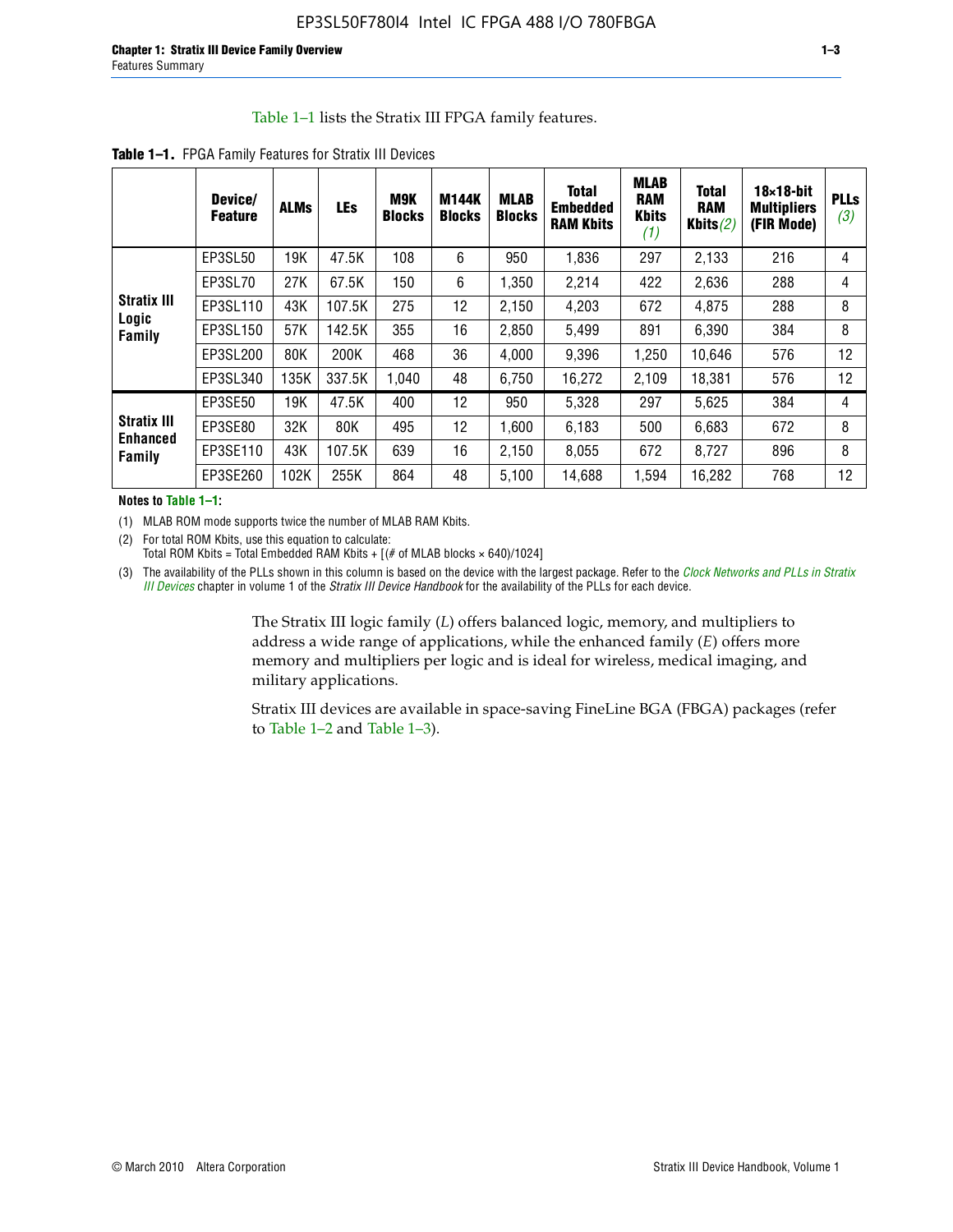Table 1–2 lists the Stratix III FPGA package options and I/O pin counts.

| <b>Device</b> | 484-Pin<br><b>FineLine</b><br>BGA(2) | <b>780-Pin</b><br><b>FineLine</b><br>BGA(2) | 1152-Pin<br><b>FineLine</b><br>BGA(2) | <b>1517-Pin</b><br><b>FineLine BGA</b><br>(3) | <b>1760-Pin</b><br><b>FineLine BGA</b><br>(3) |
|---------------|--------------------------------------|---------------------------------------------|---------------------------------------|-----------------------------------------------|-----------------------------------------------|
| EP3SL50       | 296                                  | 488                                         |                                       |                                               |                                               |
| EP3SL70       | 296                                  | 488                                         |                                       |                                               |                                               |
| EP3SL110      |                                      | 488                                         | 744                                   |                                               |                                               |
| EP3SL150      |                                      | 488                                         | 744                                   |                                               |                                               |
| EP3SL200      |                                      | 488 $(5)$                                   | 744                                   | 976                                           |                                               |
| EP3SL340      |                                      |                                             | 744(4)                                | 976                                           | 1,120                                         |
| EP3SE50       | 296                                  | 488                                         |                                       |                                               |                                               |
| EP3SE80       |                                      | 488                                         | 744                                   |                                               |                                               |
| EP3SE110      |                                      | 488                                         | 744                                   |                                               |                                               |
| EP3SE260      |                                      | '488(5)                                     | 744                                   | 976                                           |                                               |

**Table 1–2.** Package Options and I/O Pin Counts *(Note 1)*

**Notes to Table 1–2:**

(1) The arrows indicate vertical migration.

- (2) All I/O pin counts include eight dedicated clock inputs (CLK1p, CLK1n, CLK3p, CLK3n, CLK8p, CLK8n, CLK10p, and CLK10n) that can be used for data inputs.
- (3) All I/O pin counts include eight dedicated clock inputs (CLK1p, CLK1n, CLK3p, CLK3n, CLK8p, CLK8n, CLK10p, and CLK10n) and eight dedicated corner PLL clock inputs (PLL\_L1\_CLKp, PLL\_L1\_CLKn, PLL\_L4\_CLKp, PLL\_L4\_CLKn, PLL\_R4\_CLKp, PLL\_R4\_CLKn, PLL\_R1\_CLKp, and PLL\_R1\_CLKn) that can be used for data inputs.
- (4) The EP3SL340 FPGA is offered only in the H1152 package, but not offered in the F1152 package.
- (5) The EP3SE260 and EP3SL200 FPGAs are offered only in the H780 package, but not offered in the F780 package.

All Stratix III devices support vertical migration within the same package (for example, you can migrate between the EP3SL50 and EP3SL70 devices in the 780-pin FineLine BGA package). Vertical migration allows you to migrate to devices whose dedicated pins, configuration pins, and power pins are the same for a given package across device densities.

To ensure that a board layout supports migratable densities within one package offering, enable the applicable vertical migration path within the Quartus® II software. On the Assignments menu, point to **Device** and click **Migration Devices**. You can migrate from the *L* family to the *E* family without increasing the number of LEs available. This minimizes the cost of vertical migration.

Table 1–3 lists the Stratix III FineLine BGA (FBGA) package sizes.

**Table 1–3.** FineLine BGA Package Sizes

| <b>Dimension</b>     | <b>484 Pin</b> | 780 Pin | <b>1152 Pin</b> | <b>1517 Pin</b> | <b>1760 Pin</b> |
|----------------------|----------------|---------|-----------------|-----------------|-----------------|
| Pitch (mm)           | 1.00           | 1.00    | 1.00            | 1.00            | 1.00            |
| Area $(mm^2)$        | 529            | 841     | 1.225           | 1.600           | 1.849           |
| Length/Width (mm/mm) | 23/23          | 29/29   | 35/35           | 40/40           | 43/43           |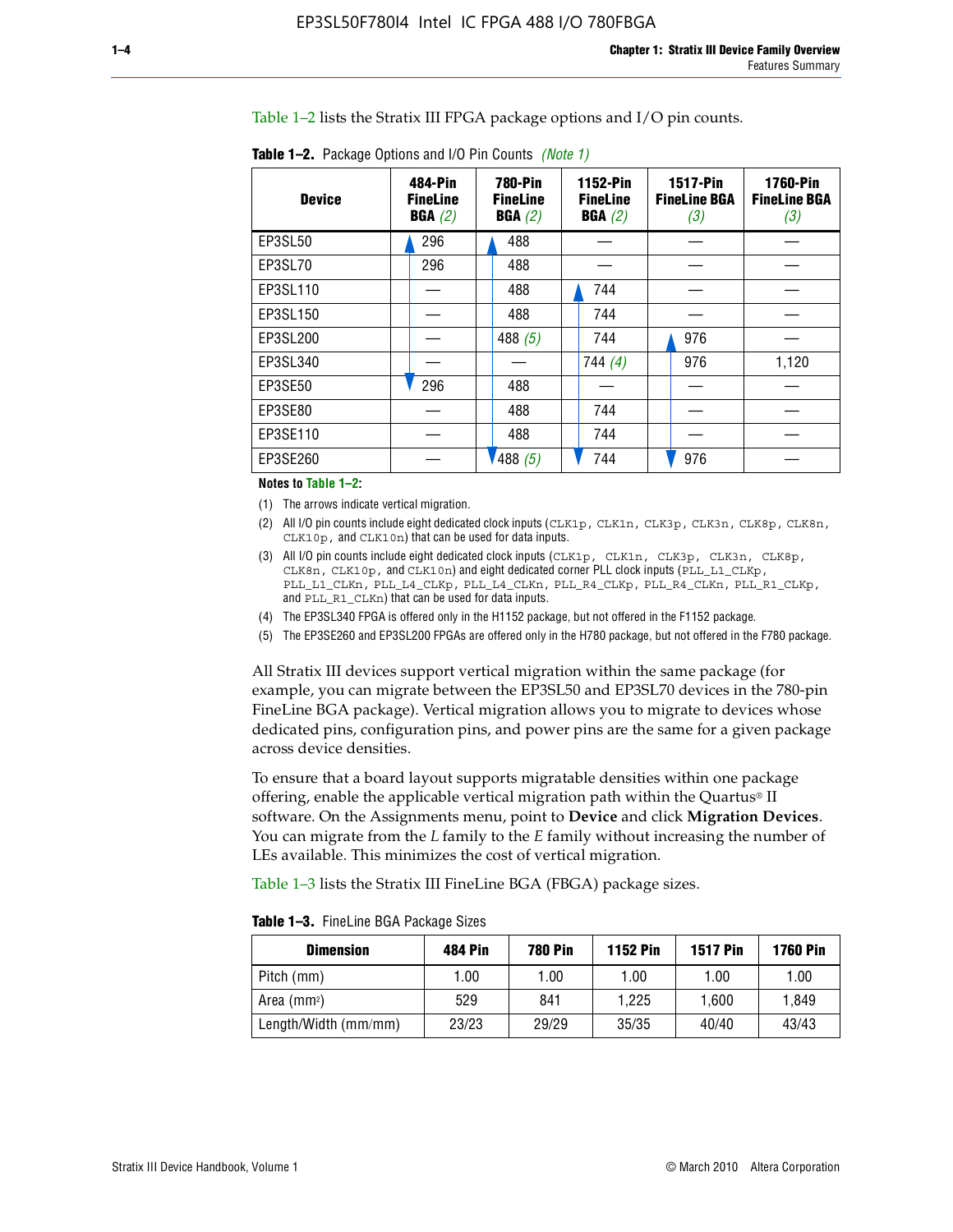Table 1–4 lists the Stratix III Hybrid FineLine BGA (HBGA) package sizes.

**Table 1–4.** Hybrid FineLine BGA Package Sizes

| <b>Dimension</b>     | <b>780 Pin</b> | <b>1152 Pin</b> |
|----------------------|----------------|-----------------|
| Pitch (mm)           | 1.00           | 1.00            |
| Area $(mm^2)$        | 1.089          | 1.600           |
| Length/Width (mm/mm) | 33/33          | 40/40           |

Stratix III devices are available in up to three speed grades: –2, –3, and –4, with –2 being the fastest. Stratix III devices are offered in both commercial and industrial temperature range ratings with leaded and lead-free packages. Selectable Core Voltage is available in specially marked low-voltage devices (*L* ordering code suffix).

Table 1–5 lists the Stratix III device speed grades.

Table 1-5. Speed Grades for Stratix III Devices (Part 1 of 2)

| <b>Device</b> | <b>Temperature</b><br>Grade | 484 - Pin<br><b>FineLine</b><br><b>BGA</b> | <b>780-Pin</b><br><b>FineLine</b><br><b>BGA</b> | <b>780-Pin</b><br><b>Hybrid</b><br><b>FineLine</b><br><b>BGA</b> | 1152-Pin<br><b>FineLine</b><br><b>BGA</b> | 1152-Pin<br><b>Hybrid</b><br><b>FineLine</b><br><b>BGA</b> | 1517-Pin<br><b>FineLine</b><br><b>BGA</b> | <b>1760-Pin</b><br><b>FineLine</b><br><b>BGA</b> |
|---------------|-----------------------------|--------------------------------------------|-------------------------------------------------|------------------------------------------------------------------|-------------------------------------------|------------------------------------------------------------|-------------------------------------------|--------------------------------------------------|
| EP3SL50       | Commercial                  | $-2, -3, -4,$<br>$-4L$                     | $-2, -3, -4,$<br>$-4L$                          |                                                                  |                                           |                                                            |                                           |                                                  |
|               | Industrial                  | $-3, -4, -4L$                              | $-3, -4, -4L$                                   | $\equiv$                                                         | $\equiv$                                  | $\overline{\phantom{0}}$                                   |                                           | $\overline{\phantom{0}}$                         |
| EP3SL70       | Commercial                  | $-2, -3, -4,$<br>$-4L$                     | $-2, -3, -4,$<br>$-41$                          |                                                                  |                                           |                                                            |                                           |                                                  |
|               | Industrial                  | $-3, -4, -4L$                              | $-3, -4, -4L$                                   | $\overbrace{\phantom{1232211}}$                                  |                                           | $\overline{\phantom{0}}$                                   | $\overline{\phantom{0}}$                  | $\overline{\phantom{0}}$                         |
| EP3SL110      | Commercial                  |                                            | $-2, -3, -4,$<br>$-4L$                          |                                                                  | $-2, -3, -4,$<br>$-4L$                    |                                                            |                                           |                                                  |
|               | Industrial                  | $\equiv$                                   | $-3, -4, -4L$                                   | $\frac{1}{1}$                                                    | $-3, -4, -4L$                             | $\frac{1}{2}$                                              |                                           | $\overline{\phantom{0}}$                         |
| EP3SL150      | Commercial                  |                                            | $-2, -3, -4,$<br>$-41$                          |                                                                  | $-2, -3, -4,$<br>$-41$                    |                                                            |                                           |                                                  |
|               | Industrial                  | $\overline{\phantom{m}}$                   | $-3, -4, -4L$                                   | $\equiv$                                                         | $-3, -4, -4L$                             | $\overline{\phantom{0}}$                                   | $\overline{\phantom{0}}$                  | $\overbrace{\phantom{12322111}}$                 |
| EP3SL200      | Commercial                  |                                            |                                                 | $-2, -3, -4,$<br>$-4L$                                           | $-2, -3, -4,$<br>$-4L$                    |                                                            | $-2,-3,-4,$<br>$-4L$                      |                                                  |
|               | Industrial (1)              | $\equiv$                                   | $\equiv$                                        | $-3, -4, -4L$                                                    | $-3, -4, -4L$                             | $\equiv$                                                   | $-3, -4, -4L$                             | $\equiv$                                         |
| EP3SL340      | Commercial                  |                                            | $\equiv$                                        |                                                                  | $\overline{\phantom{m}}$                  |                                                            | $-2, -3, -4$ $-2, -3, -4$                 | $-2, -3, -4$                                     |
|               | Industrial (1)              |                                            | $\equiv$                                        | $\qquad \qquad -$                                                | $\overline{\phantom{0}}$                  |                                                            | $-3, -4, -4$ $-3, -4, -4$                 | $-3, -4, -4L$                                    |
| EP3SE50       | Commercial                  | $-2, -3, -4,$<br>$-4L$                     | $-2, -3, -4,$<br>$-4L$                          |                                                                  |                                           |                                                            |                                           |                                                  |
|               | Industrial                  | $-3, -4, -4L$                              | $-3, -4, -4L$                                   |                                                                  | $\overline{\phantom{0}}$                  |                                                            | $\overline{\phantom{0}}$                  | $\overline{\phantom{0}}$                         |
| EP3SE80       | Commercial                  |                                            | $-2, -3, -4,$<br>$-41$                          |                                                                  | $-2, -3, -4,$<br>$-4L$                    |                                                            |                                           |                                                  |
|               | Industrial                  | $\overline{\phantom{m}}$                   | $-3, -4, -4L$                                   |                                                                  | $-3, -4, -4L$                             |                                                            | $\equiv$                                  |                                                  |
| EP3SE110      | Commercial                  |                                            | $-2, -3, -4,$<br>$-4L$                          |                                                                  | $-2, -3, -4,$<br>$-4L$                    |                                                            |                                           |                                                  |
|               | Industrial                  |                                            | $-3, -4, -4L$                                   | $\equiv$                                                         | $-3, -4, -4L$                             |                                                            |                                           |                                                  |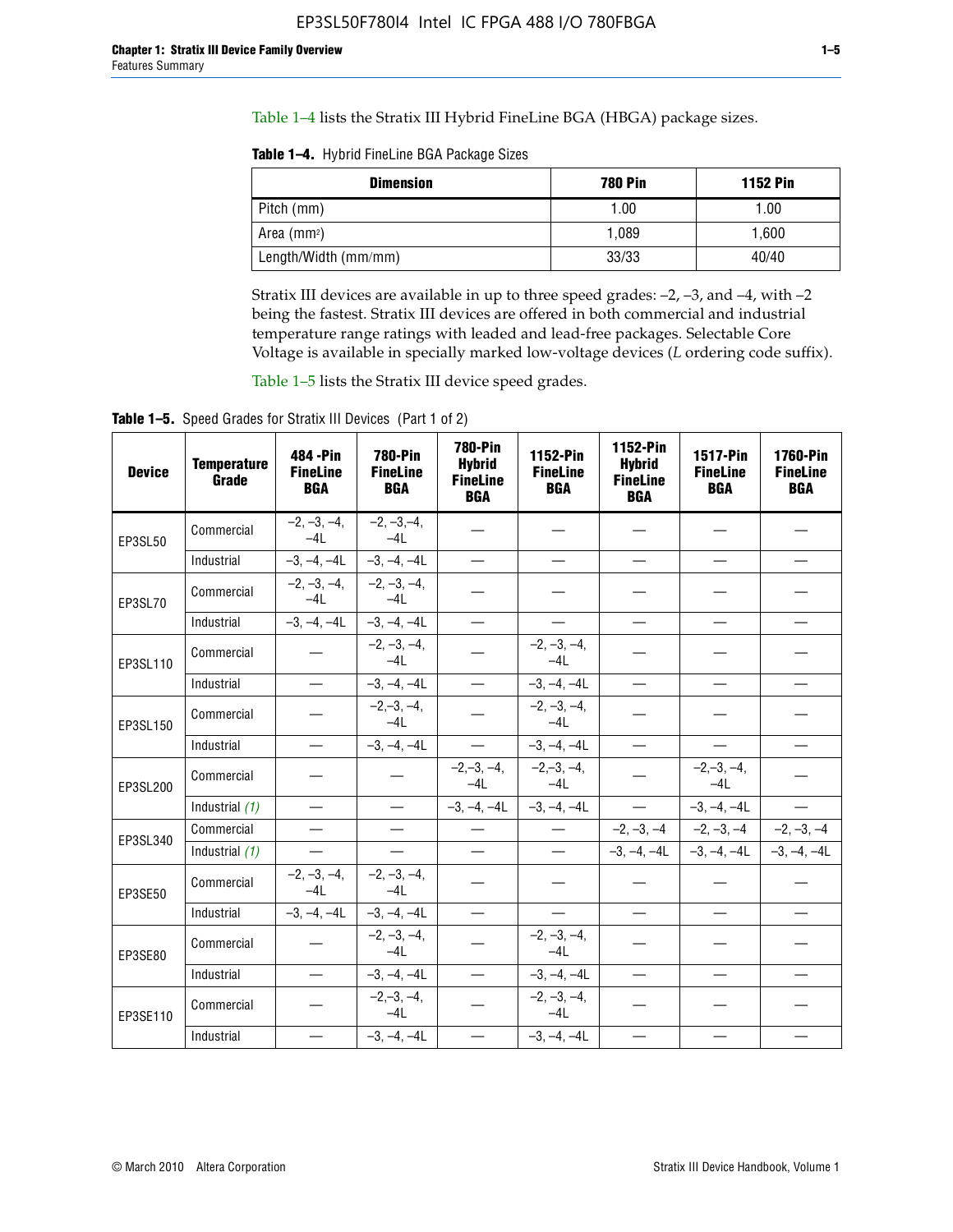| <b>Device</b> | Temperature<br>Grade | 484 - Pin<br><b>FineLine</b><br><b>BGA</b> | <b>780-Pin</b><br><b>FineLine</b><br>BGA | 780-Pin<br><b>Hybrid</b><br><b>FineLine</b><br><b>BGA</b> | 1152-Pin<br><b>FineLine</b><br><b>BGA</b> | 1152-Pin<br><b>Hybrid</b><br><b>FineLine</b><br><b>BGA</b> | <b>1517-Pin</b><br><b>FineLine</b><br>BGA | 1760-Pin<br><b>FineLine</b><br>BGA |
|---------------|----------------------|--------------------------------------------|------------------------------------------|-----------------------------------------------------------|-------------------------------------------|------------------------------------------------------------|-------------------------------------------|------------------------------------|
| EP3SE260      | Commercial           |                                            |                                          | $-2, -3, -4,$<br>$-4L$                                    | $-2, -3, -4,$<br>$-4L$                    |                                                            | $-2, -3, -4,$<br>$-4L$                    |                                    |
|               | Industrial $(1)$     |                                            |                                          | $-3, -4, -4L$                                             | $-3, -4, -4L$                             |                                                            | $-3, -4, -4L$                             |                                    |

**Table 1–5.** Speed Grades for Stratix III Devices (Part 2 of 2)

**Note to Table 1–5:**

(1) For EP3SL340, EP3SL200, and EP3SE260 devices, the industrial junction temperature range for –4L is 0–100°C, regardless of supply voltage.

# **Architecture Features**

The following section describes the various features of the Stratix III family FPGAs.

# **Logic Array Blocks and Adaptive Logic Modules**

The Logic Array Block (LAB) is composed of basic building blocks known as Adaptive Logic Modules (ALMs) that can be configured to implement logic, arithmetic, and register functions. Each LAB consists of ten ALMs, carry chains, shared arithmetic chains, LAB control signals, local interconnect, and register chain connection lines. ALMs are part of a unique, innovative logic structure that delivers faster performance, minimizes area, and reduces power consumption. ALMs expand the traditional 4-input look-up table architecture to 7 inputs, increasing performance by reducing LEs, logic levels, and associated routing. In addition, ALMs maximize DSP performance with dedicated functionality to efficiently implement adder trees and other complex arithmetic functions. The Quartus II Compiler places associated logic in an LAB or adjacent LABs, allowing the use of local, shared arithmetic chain, and register chain connections for performance and area efficiency.

The Stratix III LAB has a new derivative called Memory LAB (or MLAB), which adds SRAM memory capability to the LAB. MLAB is a superset of the LAB and includes all LAB features. MLABs support a maximum of 320 bits of simple dual-port Static Random Access Memory (SRAM). Each ALM in an MLAB can be configured as a 16×2 block, resulting in a configuration of 16×20 simple dual port SRAM block. MLAB and LAB blocks always co-exist as pairs in all Stratix III families, allowing up to 50% of the logic (LABs) to be traded for memory (MLABs).



f For more information about LABs and ALMs, refer to the *[Logic Array Blocks and](http://www.altera.com/literature/hb/stx3/stx3_siii51002.pdf)  [Adaptive Logic Modules in Stratix III Devices](http://www.altera.com/literature/hb/stx3/stx3_siii51002.pdf)* chapter.



For more information about MLAB modes, features and design considerations, refer to the *[TriMatrix Embedded Memory Blocks in Stratix III Devices](http://www.altera.com/literature/hb/stx3/stx3_siii51004.pdf)* chapter.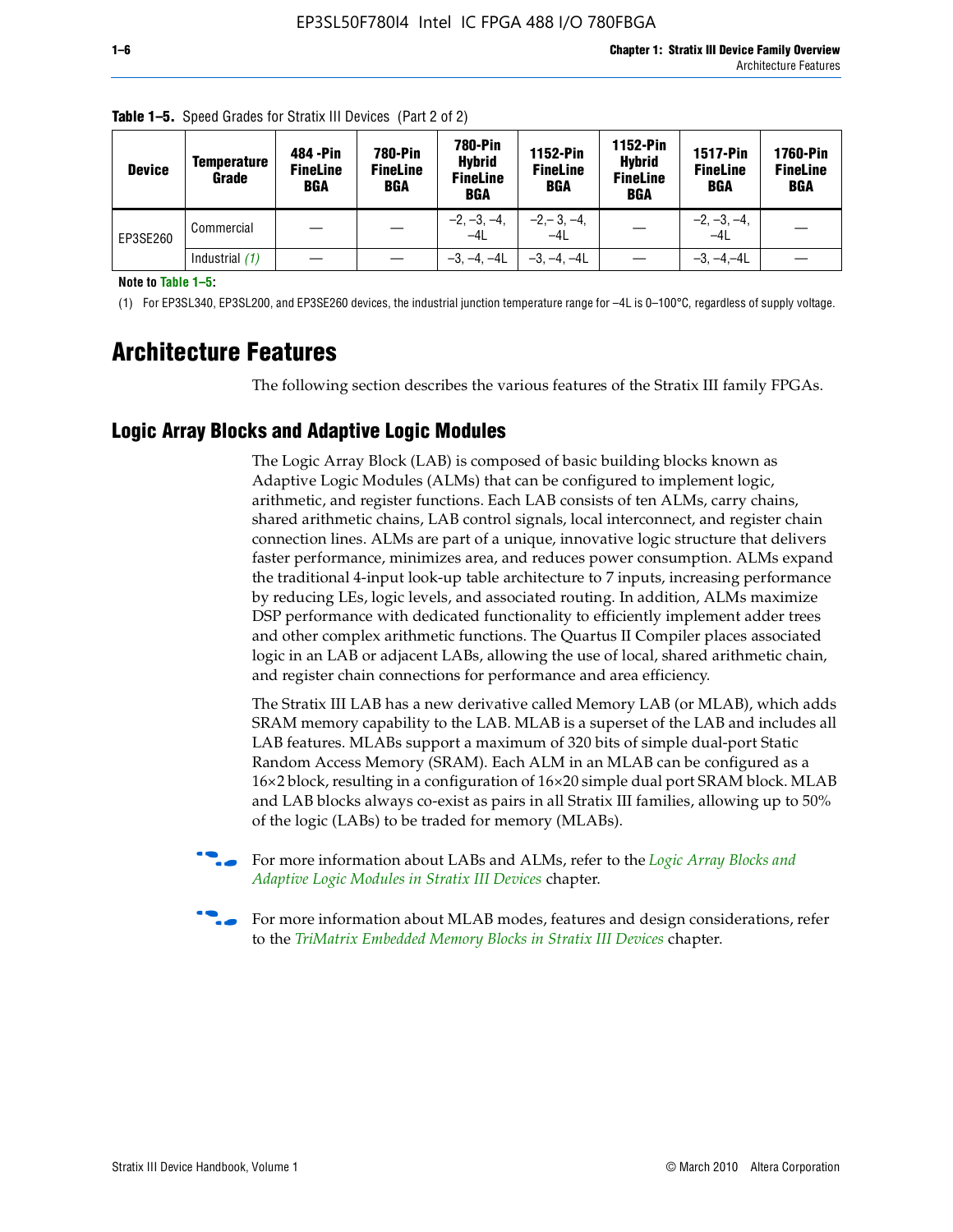#### **MultiTrack Interconnect**

In the Stratix III architecture, connections between ALMs, TriMatrix memory, DSP blocks, and device I/O pins are provided by the MultiTrack interconnect structure with DirectDrive technology. The MultiTrack interconnect consists of continuous, performance-optimized row and column interconnects that span fixed distances. A routing structure with fixed length resources for all devices allows predictable and repeatable performance when migrating through different device densities. The MultiTrack interconnect provides 1-hop connection to 34 adjacent LABs, 2-hop connections to 96 adjacent LABs and 3-hop connections to 160 adjacent LABs.

DirectDrive technology is a deterministic routing technology that ensures identical routing resource usage for any function regardless of placement in the device. The MultiTrack interconnect and DirectDrive technology simplify the integration stage of block-based designing by eliminating the reoptimization cycles that typically follow design changes and additions. The Quartus II Compiler also automatically places critical design paths on faster interconnects to improve design performance.

#### f For more information, refer to the *[MultiTrack Interconnect in Stratix III Devices](http://www.altera.com/literature/hb/stx3/stx3_siii51003.pdf)* chapter.

#### **TriMatrix Embedded Memory Blocks**

TriMatrix embedded memory blocks provide three different sizes of embedded SRAM to efficiently address the needs of Stratix III FPGA designs. TriMatrix memory includes the following blocks:

- 320-bit MLAB blocks optimized to implement filter delay lines, small FIFO buffers, and shift registers
- 9-Kbit M9K blocks that can be used for general purpose memory applications
- 144-Kbit M144K blocks that are ideal for processor code storage, packet and video frame buffering

Each embedded memory block can be independently configured to be a single- or dual-port RAM, ROM, or shift register via the Quartus II MegaWizard™ Plug-In Manager. Multiple blocks of the same type can also be stitched together to produce larger memories with minimal timing penalty. TriMatrix memory provides up to 16,272 Kbits of embedded SRAM at up to 600 MHz operation.

For more information about TriMatrix memory blocks, modes, features, and design considerations, refer to the *[TriMatrix Embedded Memory Blocks in Stratix III Devices](http://www.altera.com/literature/hb/stx3/stx3_siii51004.pdf)* chapter.

#### **DSP Blocks**

Stratix III devices have dedicated high-performance digital signal processing (DSP) blocks optimized for DSP applications requiring high data throughput. Stratix III devices provide you with the ability to implement various high-performance DSP functions easily. Complex systems such as WiMAX, 3GPP WCDMA, CDMA2000, voice over Internet Protocol (VoIP), H.264 video compression, and high-definition television (HDTV) require high-performance DSP blocks to process data. These system designs typically use DSP blocks to implement finite impulse response (FIR) filters, complex FIR filters, infinite impulse response (IIR) filters, fast Fourier transform (FFT) functions, and discrete cosine transform (DCT) functions.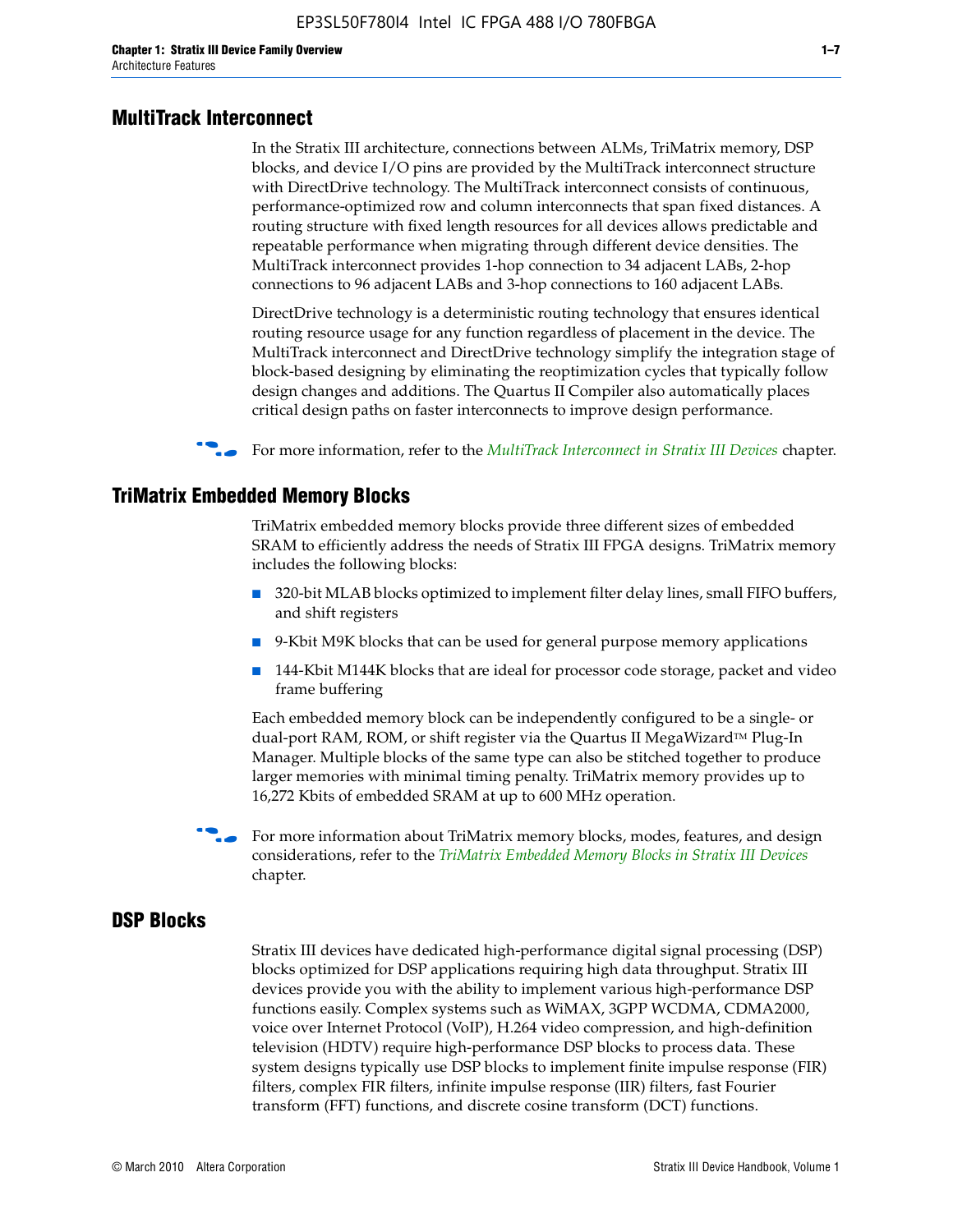Stratix III devices have up to 112 DSP blocks. The architectural highlights of the Stratix III DSP block are the following:

- High-performance, power optimized, fully pipelined multiplication operations
- Native support for 9-bit, 12-bit, 18-bit, and 36-bit word lengths
- Native support for 18-bit complex multiplications
- Efficient support for floating point arithmetic formats (24-bit for Single Precision and 53-bit for Double Precision)
- Signed and unsigned input support
- Built-in addition, subtraction, and accumulation units to efficiently combine multiplication results
- Cascading 18-bit input bus to form tap-delay lines
- Cascading 44-bit output bus to propagate output results from one block to the next block
- Rich and flexible arithmetic rounding and saturation units
- Efficient barrel shifter support
- Loopback capability to support adaptive filtering

DSP block multipliers can optionally feed an adder/subtractor or accumulator in the block depending on user configuration. This option saves ALM routing resources and increases performance, because all connections and blocks are inside the DSP block. Additionally, the DSP Block input registers can efficiently implement shift registers for FIR filter applications, and the Stratix III DSP blocks support rounding and saturation. The Quartus II software includes megafunctions that control the mode of operation of the DSP blocks based on user parameter settings.

f For more information, refer to the *[DSP Blocks in Stratix III Devices](http://www.altera.com/literature/hb/stx3/stx3_siii51005.pdf)* chapter.

#### **Clock Networks and PLLs**

Stratix III devices provide dedicated Global Clock Networks (GCLKs), Regional Clock Networks (RCLKs), and Periphery Clock Networks (PCLKs). These clocks are organized into a hierarchical clock structure that provides up to 104 unique clock domains (16 GCLK + 88 RCLK) within the Stratix III device and allows for up to 38 (16 GCLK + 22 RCLK) unique GCLK/RCLK clock sources per device quadrant.

Stratix III devices deliver abundant PLL resources with up to 12 PLLs per device and up to 10 outputs per PLL. Every output can be independently programmed, creating a unique, customizable clock frequency. Inherent jitter filtration and fine granularity control over multiply, divide ratios, and dynamic phase-shift reconfiguration provide the high-performance precision required in today's high-speed applications. Stratix III PLLs are feature rich, supporting advanced capabilities such as clock switchover, reconfigurable phase shift, PLL reconfiguration, and reconfigurable bandwidth. PLLs can be used for general-purpose clock management supporting multiplication, phase shifting, and programmable duty cycle. Stratix III PLLs also support external feedback mode, spread-spectrum input clock tracking, and post-scale counter cascading.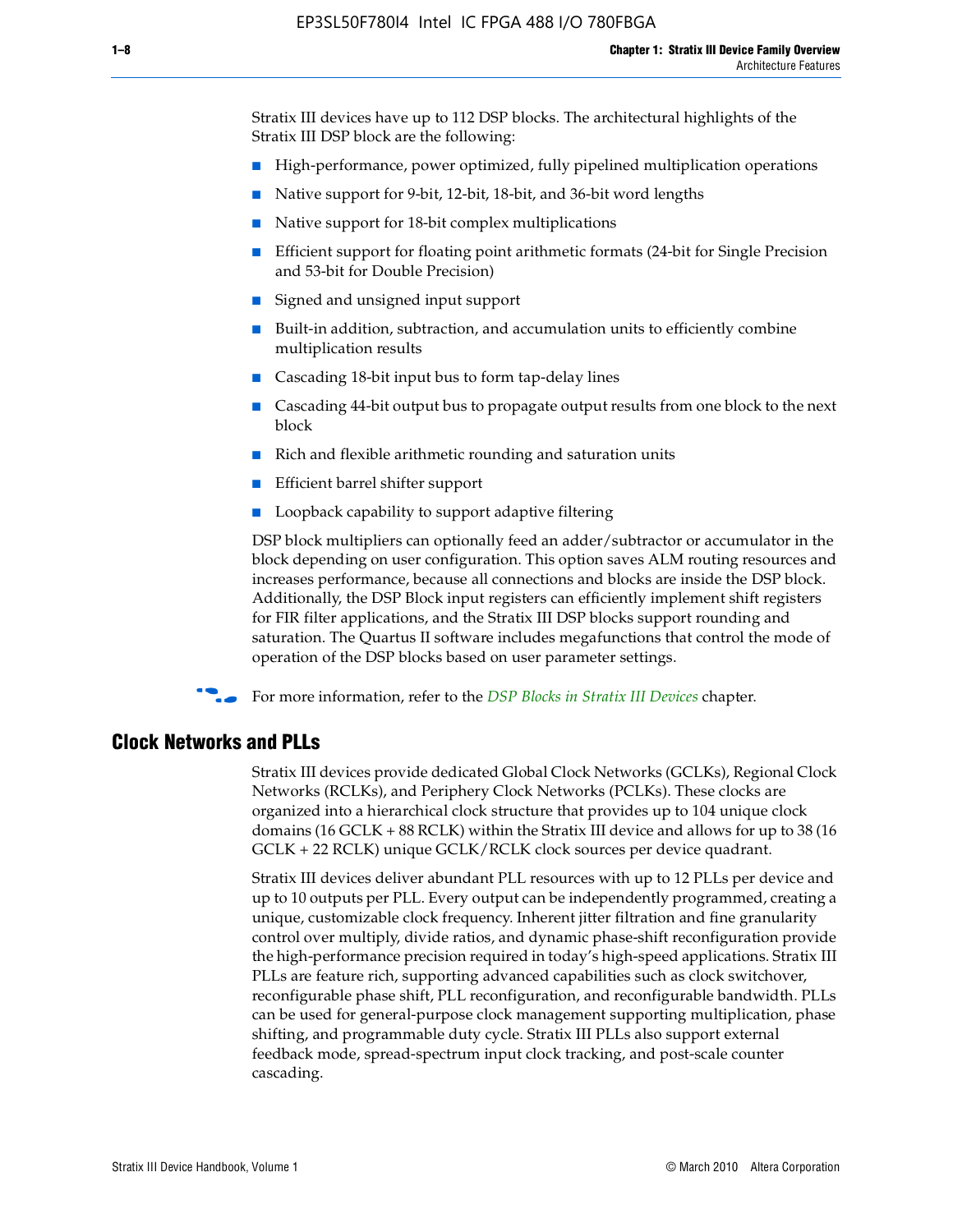f For more information, refer to the *[Clock Networks and PLLs in Stratix III Devices](http://www.altera.com/literature/hb/stx3/stx3_siii51006.pdf)* chapter.

### **I/O Banks and I/O Structure**

Stratix III devices contain up to 24 modular I/O banks, each of which contains 24, 32, 36, 40, or 48 I/Os. This modular bank structure improves pin efficiency and eases device migration. The I/O banks contain circuitry to support external memory interfaces at speeds up to 533 MHz and high-speed differential I/O interfaces meeting up to 1.6 Gbps performance. It also supports high-speed differential inputs and outputs running at speeds up to 800 MHz.

Stratix III devices support a wide range of industry I/O standards, including single-ended, voltage referenced single-ended, and differential I/O standards. The Stratix III I/O supports programmable bus hold, programmable pull-up resistor, programmable slew rate, programmable drive strength, programmable output delay control, and open-drain output. Stratix III devices also support on-chip series  $(R<sub>s</sub>)$  and on-chip parallel  $(R_T)$  termination with auto calibration for single-ended I/O standards and on-chip differential termination  $(R_D)$  for LVDS I/O standards on Left/Right I/O banks. Dynamic OCT is also supported on bi-directional I/O pins in all I/O banks.

**For more information, refer to the** *[Stratix III Device I/O Features](http://www.altera.com/literature/hb/stx3/stx3_siii51007.pdf)* **chapter.** 

# **External Memory Interfaces**

The Stratix III I/O structure has been completely redesigned to provide flexibility and enable high-performance support for existing and emerging external memory standards such as DDR, DDR2, DDR3, QDR II, QDR II+, and RLDRAM II at frequencies of up to 533 MHz.

Packed with features such as dynamic on-chip termination, trace mismatch compensation, read/write leveling, half-rate registers, and 4-to 36-bit programmable DQ group widths, Stratix III I/Os supply the built-in functionality required for rapid and robust implementation of external memory interfaces. Double data-rate support is found on all sides of the Stratix III device. Stratix III devices provide an efficient architecture to quickly and easily fit wide external memory interfaces exactly where you want them.

A self-calibrating soft IP core (ALTMEMPHY), optimized to take advantage of the Stratix III device I/O, along with the Quartus II timing analysis tool (TimeQuest), provide the total solution for the highest reliable frequency of operation across process voltage and temperature.

f For more information about external memory interfaces, refer to the *[External Memory](http://www.altera.com/literature/hb/stx3/stx3_siii51008.pdf)  [Interfaces in Stratix III Devices](http://www.altera.com/literature/hb/stx3/stx3_siii51008.pdf)* chapter.

#### **High-Speed Differential I/O Interfaces with DPA**

Stratix III devices contain dedicated circuitry for supporting differential standards at speeds up to 1.6 Gbps. The high-speed differential I/O circuitry supports the following high-speed I/O interconnect standards and applications: Utopia IV, SPI-4.2, SFI-4, 10 Gigabit Ethernet XSBI, Rapid I/O, and NPSI. Stratix III devices support 2×, 4×, 6×, 7×, 8×, and 10× SERDES modes for high-speed differential I/O interfaces and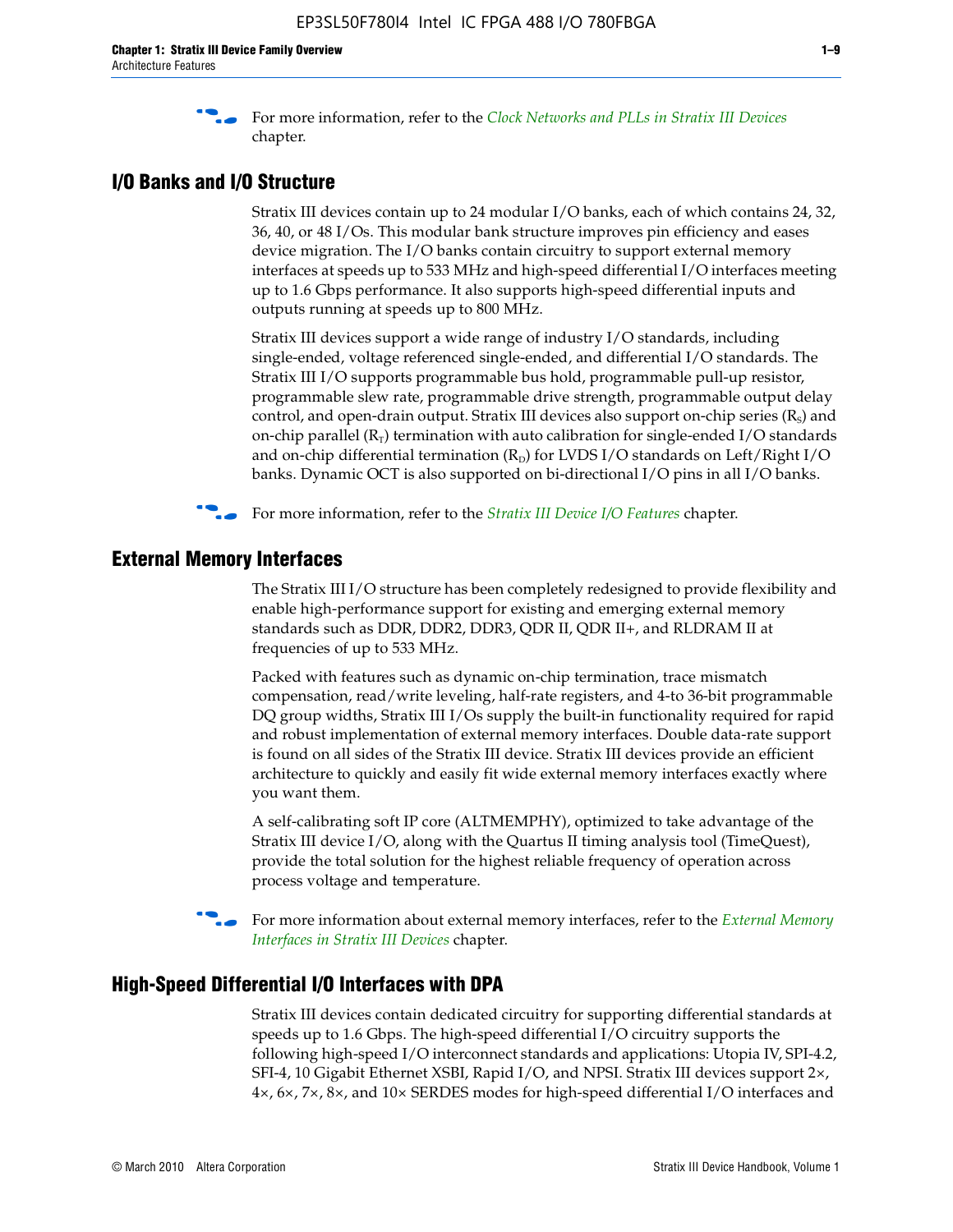4×, 6×, 7×, 8×, and 10× SERDES modes when using the dedicated DPA circuitry. DPA minimizes bit errors, simplifies PCB layout and timing management for high-speed data transfer, and eliminates channel-to-channel and channel-to-clock skew in high-speed data transmission systems. Soft CDR can also be implemented, enabling low-cost 1.6-Gbps clock embedded serial links.

Stratix III devices have the following dedicated circuitry for high-speed differential I/O support:

- Differential I/O buffer
- Transmitter serializer
- Receiver deserializer
- Data realignment
- Dynamic phase aligner (DPA)
- Soft CDR functionality
- Synchronizer (FIFO buffer)
- PLLs

**for more information, refer to the** *High Speed Differential I/O Interfaces with DPA in [Stratix III Devices](http://www.altera.com/literature/hb/stx3/stx3_siii51009.pdf)* chapter.

#### **Hot Socketing and Power-On Reset**

Stratix III devices are hot-socketing compliant. Hot socketing is also known as hot plug-in or hot swap, and power sequencing support without the use of any external devices. Robust on-chip hot-socketing and power-sequencing support ensures proper device operation independent of the power-up sequence. You can insert or remove a Stratix III board in a system during system operation without causing undesirable effects to the running system bus or the board that was inserted into the system.

The hot-socketing feature makes it easier to use Stratix III devices on PCBs that also contain a mixture of 3.3-V, 3.0-V, 2.5-V, 1.8-V, 1.5-V, and 1.2-V devices. With the Stratix III hot socketing feature, you do not need to ensure a specific power-up sequence for each device on the board.

For more information, refer to the *Hot Socketing and Power-On Reset in Stratix III [Device](http://www.altera.com/literature/hb/stx3/stx3_siii51010.pdf)s* chapter.

#### **Configuration**

Stratix III devices are configured using one of the following four configuration schemes:

- Fast passive parallel (FPP)
- Fast active serial (AS)
- Passive serial (PS)
- Joint Test Action Group (JTAG)

All configuration schemes use either an external controller (for example, a  $MAX<sup>®</sup>$  II device or microprocessor), a configuration device, or a download cable.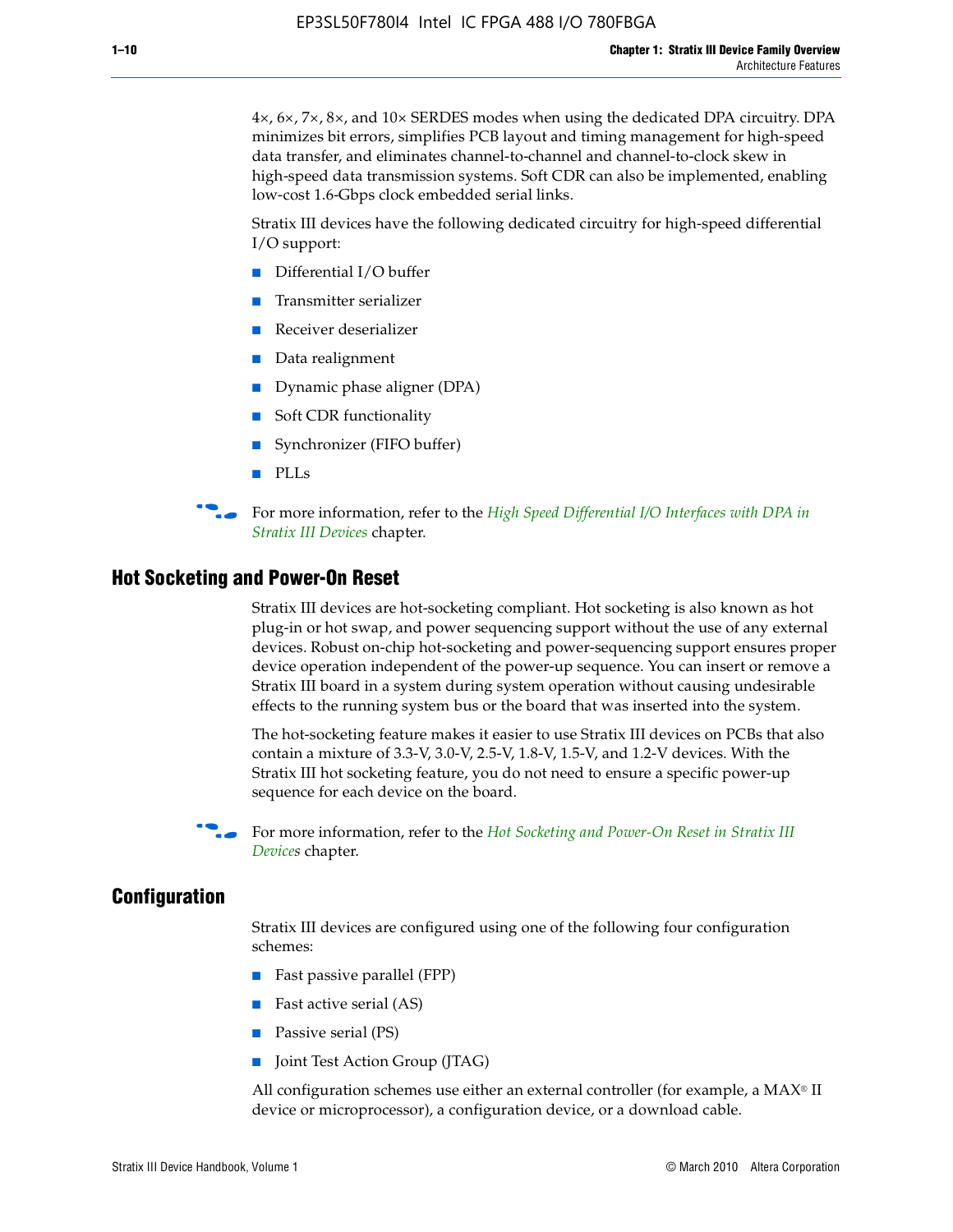Stratix III devices support configuration data decompression, which saves configuration memory space and time. This feature allows you to store compressed configuration data in configuration devices or other memory and transmit this compressed bitstream to Stratix III devices. During configuration, the Stratix III device decompresses the bitstream in real time and programs its SRAM cells.

Stratix III devices support decompression in the FPP when using a MAX II device/microprocessor plus flash, fast AS, and PS configuration schemes. The Stratix III decompression feature is not available in the FPP when using the enhanced configuration device and JTAG configuration schemes.

For more information, refer to the *[Configuring Stratix III Devices](http://www.altera.com/literature/hb/stx3/stx3_siii51011.pdf)* chapter.

## **Remote System Upgrades**

Stratix III devices feature remote system upgrade capability, allowing error-free deployment of system upgrades from a remote location securely and reliably. Soft logic (either the Nios embedded processor or user logic) implemented in a Stratix III device can download a new configuration image from a remote location, store it in configuration memory, and direct the dedicated remote system upgrade circuitry to initiate a reconfiguration cycle. The dedicated circuitry performs error detection during and after the configuration process, and can recover from an error condition by reverting back to a safe configuration image, and provides error status information. This dedicated remote system upgrade circuitry is unique to Stratix series FPGAs and helps to avoid system downtime.



**For more information, refer to the** *[Remote System Upgrades with Stratix III Devices](http://www.altera.com/literature/hb/stx3/stx3_siii51012.pdf)* chapter.

# **IEEE 1149.1 (JTAG) Boundary-Scan Testing**

Stratix III devices support the JTAG IEEE Std. 1149.1 specification. The Boundary-Scan Test (BST) architecture offers the capability to test pin connections without using physical test probes and capture functional data while a device is operating normally. Boundary-scan cells in the Stratix III device can force signals onto pins or capture data from pin or logic array signals. Forced test data is serially shifted into the boundary-scan cells. Captured data is serially shifted out and externally compared to expected results. In addition to BST, you can use the IEEE Std. 1149.1 controller for Stratix III device in-circuit reconfiguration (ICR).

For more information, refer to the *IEEE 1149.1 (JTAG) Boundary Scan Testing in [Stratix III Devices](http://www.altera.com/literature/hb/stx3/stx3_siii51013.pdf)* chapter.

## **Design Security**

Stratix III devices are high-density, high-performance FPGAs with support for 256-bit volatile and non-volatile security keys to protect designs against copying, reverse engineering, and tampering. Stratix III devices have the ability to decrypt a configuration bitstream using the Advanced Encryption Standard (AES) algorithm, an industry standard encryption algorithm that is FIPS-197 certified and requires a 256-bit security key.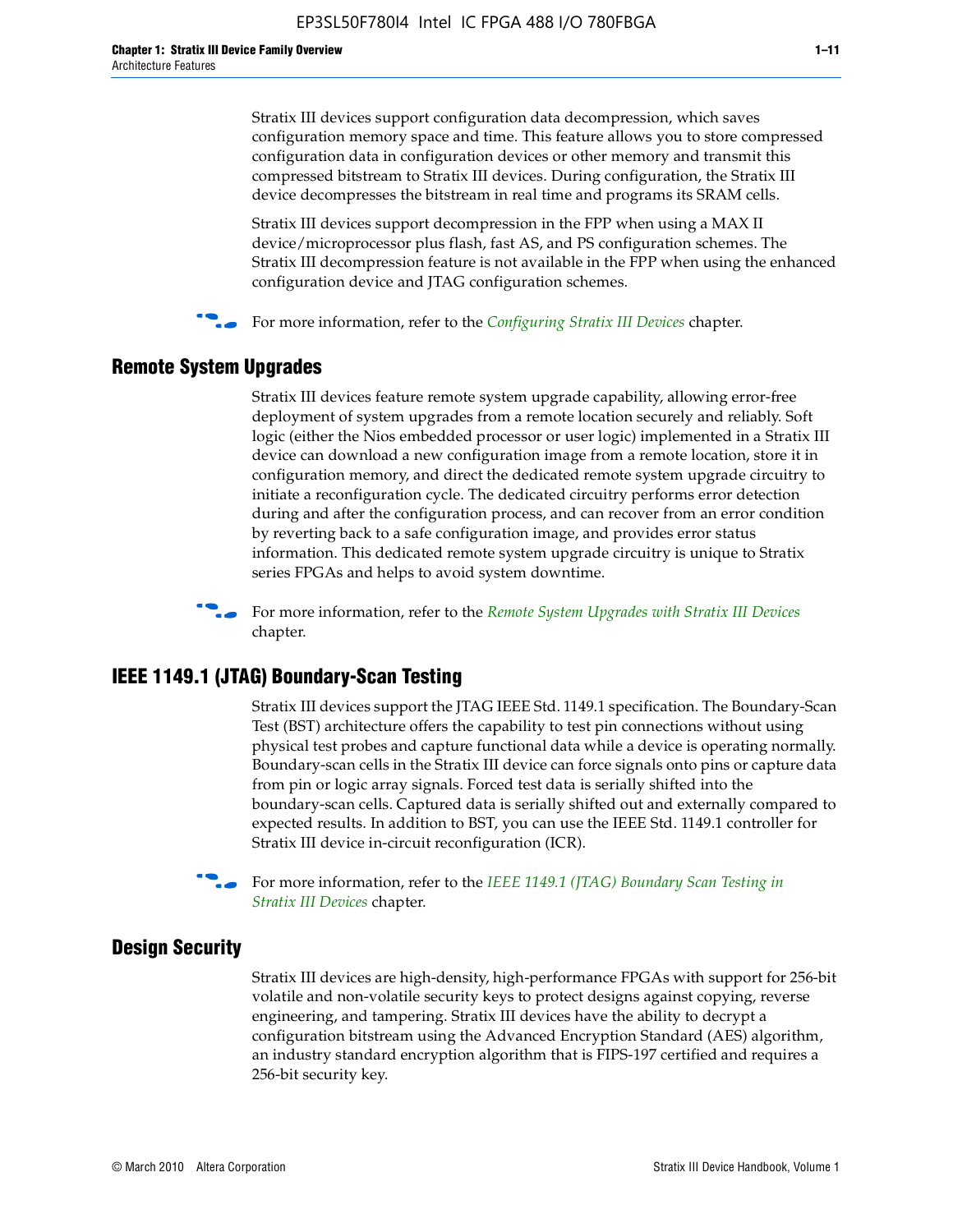The design security feature is available when configuring Stratix III FPGAs using the fast passive parallel (FPP) configuration mode with an external host (such as a MAX II device or microprocessor), or when using fast active serial (AS) or passive serial (PS) configuration schemes.

f For more information about the design security feature, refer to the *[Design Security in](http://www.altera.com/literature/hb/stx3/stx3_siii51014.pdf)  [Stratix III Devices](http://www.altera.com/literature/hb/stx3/stx3_siii51014.pdf)* chapter.

#### **SEU Mitigation**

Stratix III devices have built-in error detection circuitry to detect data corruption due to soft errors in the configuration random-access memory (CRAM) cells. This feature allows all CRAM contents to be read and verified continuously during user mode operation to match a configuration-computed CRC value. The enhanced CRC circuit and frame-based configuration architecture allows detection and location of multiple, single, and adjacent bit errors which, in conjunction with a soft circuit supplied as a reference design, allows don't-care soft errors in the CRAM to be ignored during device operation. This provides a steep decrease in the effective soft error rate, increasing system reliability.

On-chip memory block SEU mitigation is also offered using the ninth bit and a configurable megafunction in the Quartus II software for MLAB and M9K blocks while the M144K memory blocks have built-in error correction code (ECC) circuitry.

For more information about the dedicated error detection circuitry, refer to the *SEU [Mitigation in Stratix III Devices](http://www.altera.com/literature/hb/stx3/stx3_siii51015.pdf)* chapter.

#### **Programmable Power**

Stratix III delivers Programmable Power, the only FPGA with user programmable power options balancing today's power and performance requirements. Stratix III devices utilize the most advanced power-saving techniques, including a variety of process, circuit, and architecture optimizations and innovations. In addition, user controllable power reduction techniques provide an optimal balance of performance and power reduction specific for each design configured into the Stratix III FPGA. The Quartus II software (starting from version 6.1) automatically optimizes designs to meet the performance goals while simultaneously leveraging the programmable power-saving options available in the Stratix III FPGA without the need for any changes to the design flow.

For more information about Programmable Power in Stratix III devices, refer to the following documents:

- *[Programmable Power and Temperature Sensing Diode in Stratix III Devices](http://www.altera.com/literature/hb/stx3/stx3_siii51016.pdf)* chapter
- *[AN 437: Power Optimization in Stratix III FPGAs](http://www.altera.com/literature/an/AN437.pdf)*
- *[Stratix III Programmable Power White Paper](http://www.altera.com/literature/wp/wp-01006.pdf)*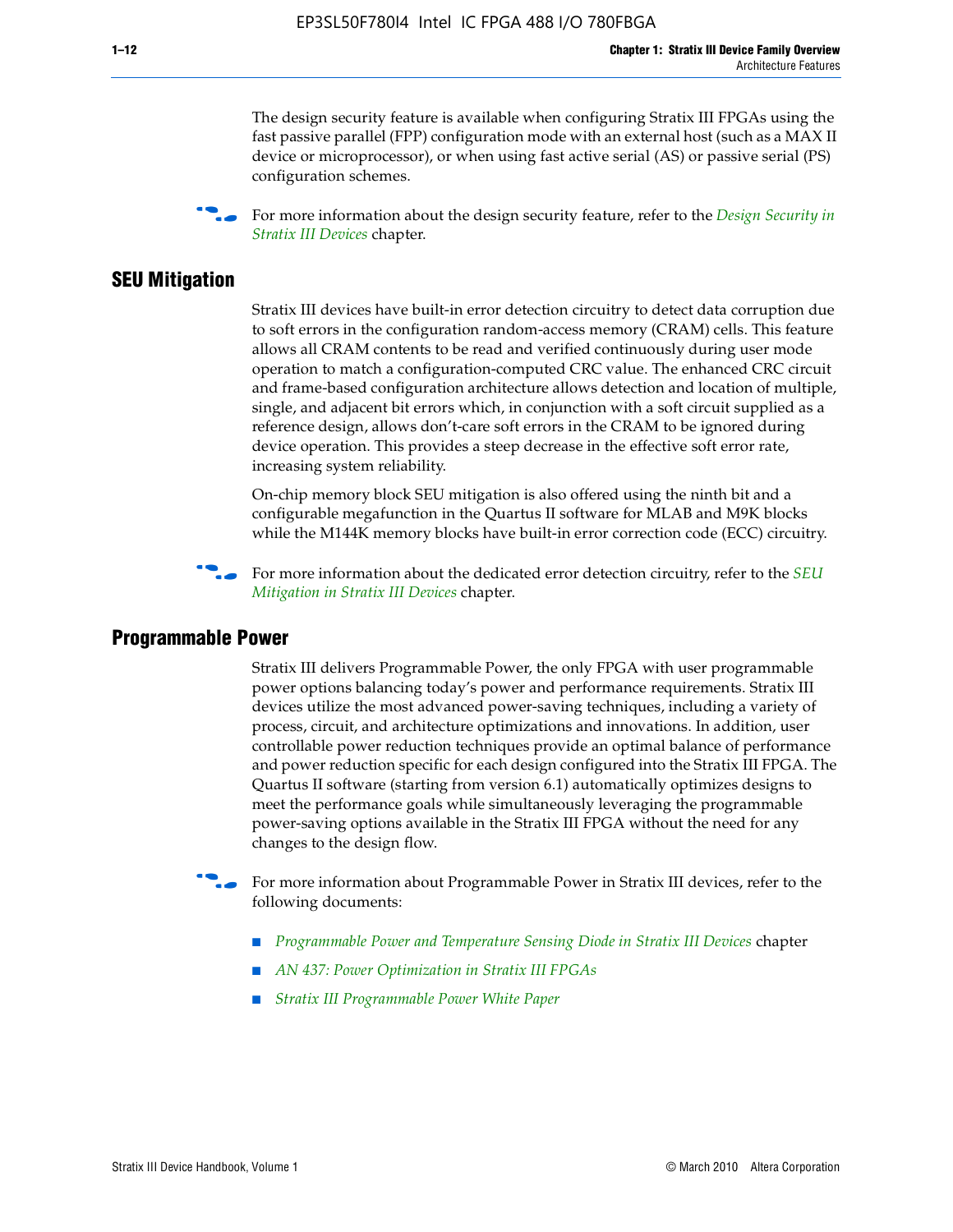# **Signal Integrity**

Stratix III devices simplify the challenge of signal integrity through a number of chip, package, and board level enhancements to enable efficient high-speed data transfer into and out of the device. These enhancements include:

- 8:1:1 user I/O/Gnd/V<sub>cc</sub> ratio to reduce the loop inductance in the package
- Dedicated power supply for each I/O bank, limit of I/Os is 24 to 48 I/Os per bank, to help limit simultaneous switching noise
- Programmable slew-rate support with up to four settings to match desired I/O standard, control noise, and overshoot
- Programmable output-current drive strength support with up to six settings to match desired I/O standard performance
- Programmable output-delay support to control rise/fall times and adjust duty cycle, compensate for skew, and reduce simultaneous switching outputs (SSO) noise
- Dynamic OCT with auto calibration support for series and parallel OCT and differential OCT support for LVDS I/O standard on the left/right banks
- For mor[e](http://www.altera.com/literature/hb/qts/quartusii_handbook.pdf) information about SI support in the Quartus II software, refer to the *[Quartus II Handbook](http://www.altera.com/literature/hb/qts/quartusii_handbook.pdf)*.

For more information about how to use the various configuration, PLL, external memory interfaces, I/O, high-speed differential I/O, power, and JTAG pins, refer to the *[Stratix III Device Family Pin Connection Guidelines](http://www.altera.com/literature/dp/stx3/PCG-01004.pdf)*.

# **Reference and Ordering Information**

The following section describes Stratix III device software support and ordering information.

## **Software Support**

Stratix III devices are supported by the Altera Quartus II design software, version 6.1 and later, which provides a comprehensive environment for system-on-a-programmable-chip (SOPC) design. The Quartus II software includes HDL and schematic design entry, compilation and logic synthesis, full simulation and advanced timing analysis, SignalTap® II logic analyzer, and device configuration.

**For more information about the [Quartus II](http://www.altera.com/literature/hb/qts/quartusii_handbook.pdf) software features, refer to the** *Quartus II* **<b>Fig. 7** *[Handbook](http://www.altera.com/literature/hb/qts/quartusii_handbook.pdf)*.

The Quartus II software supports a variety of operating systems. The specific operating system for the Quartus II software can be obtained from the Quartus II **Readme.txt** file or the *[Operating System Support](http://www.altera.com/support/software/os_support/oss-index.html)* section of the Altera website. It also supports seamless integration with industry-leading EDA tools through the NativeLink® interface.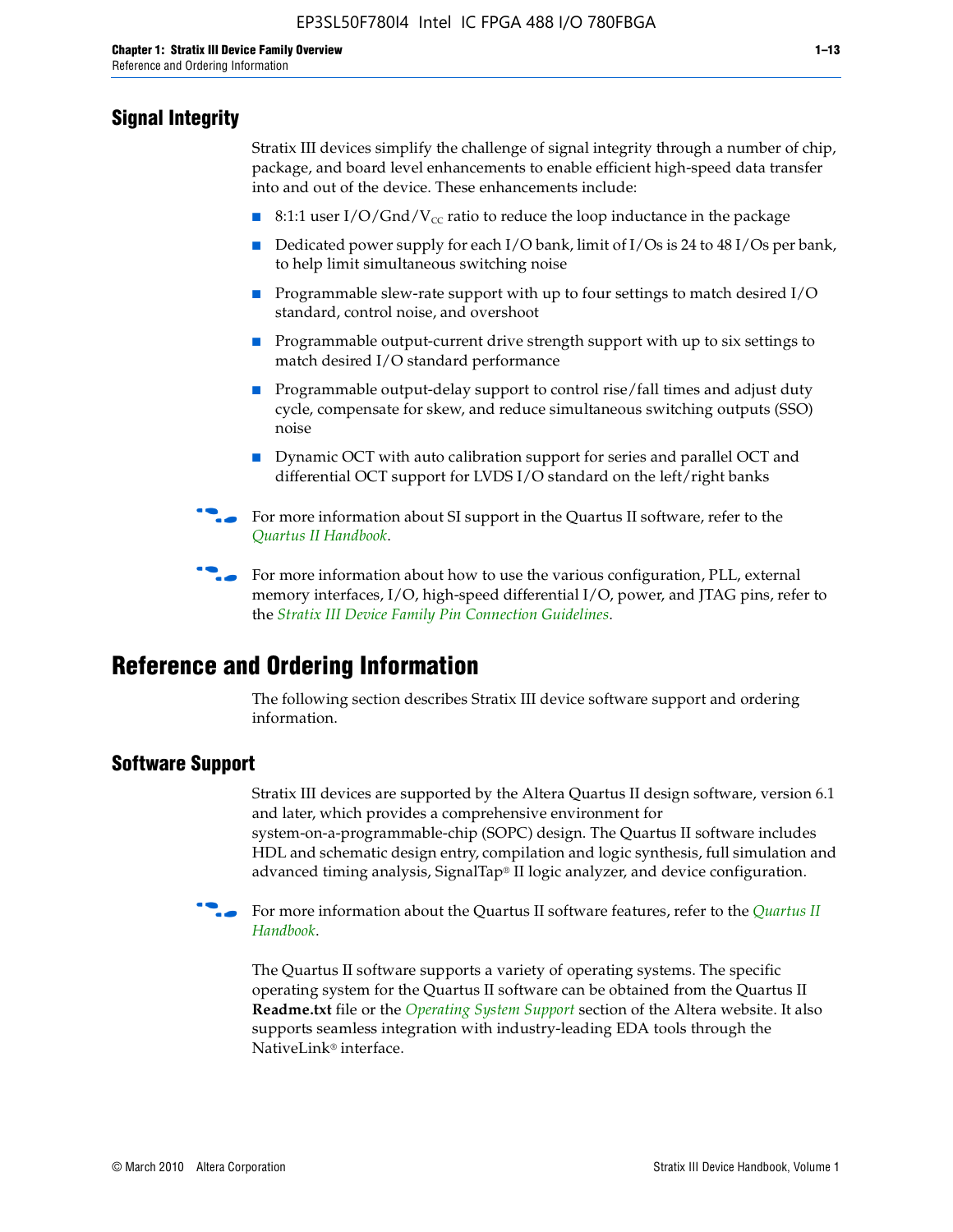# **Ordering Information**

Figure 1–1 shows the ordering codes for Stratix III devices.

For more information about a specific package, refer to the *Stratix III Device Package [Information](http://www.altera.com/literature/hb/stx3/stx3_siii51017.pdf)* chapter.





# **[C](http://www.altera.com/literature/hb/stx3/stx3_siii51012.pdf)hapter Revision History**

Table 1–6 lists the revision history for this chapter.

| <b>Table 1–6.</b> Chapter Revision History (Part 1 of 2) |  |  |  |  |  |
|----------------------------------------------------------|--|--|--|--|--|
|----------------------------------------------------------|--|--|--|--|--|

| <b>Date</b>       | <b>Version</b> | <b>Changes Made</b>                                          |
|-------------------|----------------|--------------------------------------------------------------|
|                   |                | Updated for the Quartus II software version 9.1 SP2 release: |
| <b>March 2010</b> | 1.8            | <b>u</b> Updated Table $1-2$ .                               |
|                   |                | ■ Updated "I/O Banks and I/O Structure" section.             |
| May 2009          | 1.7            | Updated "Software" and "Signal Integrity" sections.          |
|                   |                | ■ Updated "Features" section.                                |
| February 2009     | 1.6            | <b>u</b> Updated Table $1-1$ .                               |
|                   |                | Removed "Referenced Documents" section.                      |
|                   |                | ■ Updated "Features" section.                                |
| October 2008      | 1.5            | ■ Updated Table $1-1$ and Table $1-5$ .                      |
|                   |                | Updated New Document Format.                                 |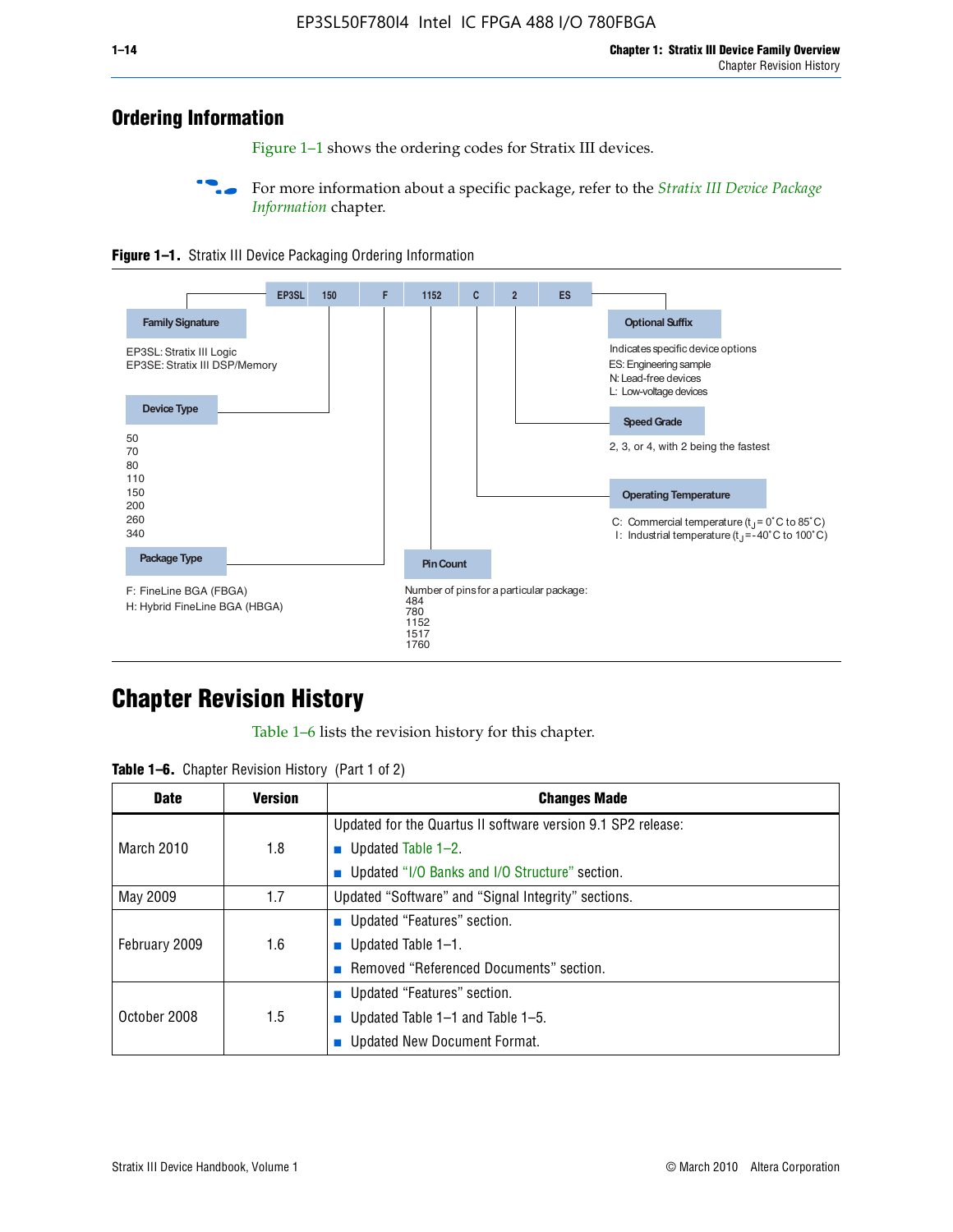| <b>Date</b>   | <b>Version</b> | <b>Changes Made</b>                                                                             |
|---------------|----------------|-------------------------------------------------------------------------------------------------|
|               |                | <b>Updated "Introduction".</b>                                                                  |
|               |                | $\blacksquare$ Updated Table 1-1.                                                               |
|               | 1.4            | ■ Updated Table $1-2$ .                                                                         |
| May 2008      |                | Added Table 1-5.<br><b>COL</b>                                                                  |
|               |                | ■ Updated "Reference and Ordering Information".                                                 |
|               |                | Updated package type information in Figure 1-1.                                                 |
| November 2007 | 1.3            | ■ Updated Table $1-1$ .                                                                         |
|               |                | ■ Updated Table $1-2$ .                                                                         |
|               |                | $\blacksquare$ Minor typo fixes.                                                                |
| October 2007  | 1.2            | Added Table 1-4.                                                                                |
|               |                | Added section "Referenced Documents".                                                           |
|               |                | Added live links for references.                                                                |
| May 2007      | 1.1            | Minor formatting changes, fixed PLL numbers and ALM, LE and MLAB bit counts in<br>Table $1-1$ . |
| November 2006 | 1.0            | Initial Release.                                                                                |